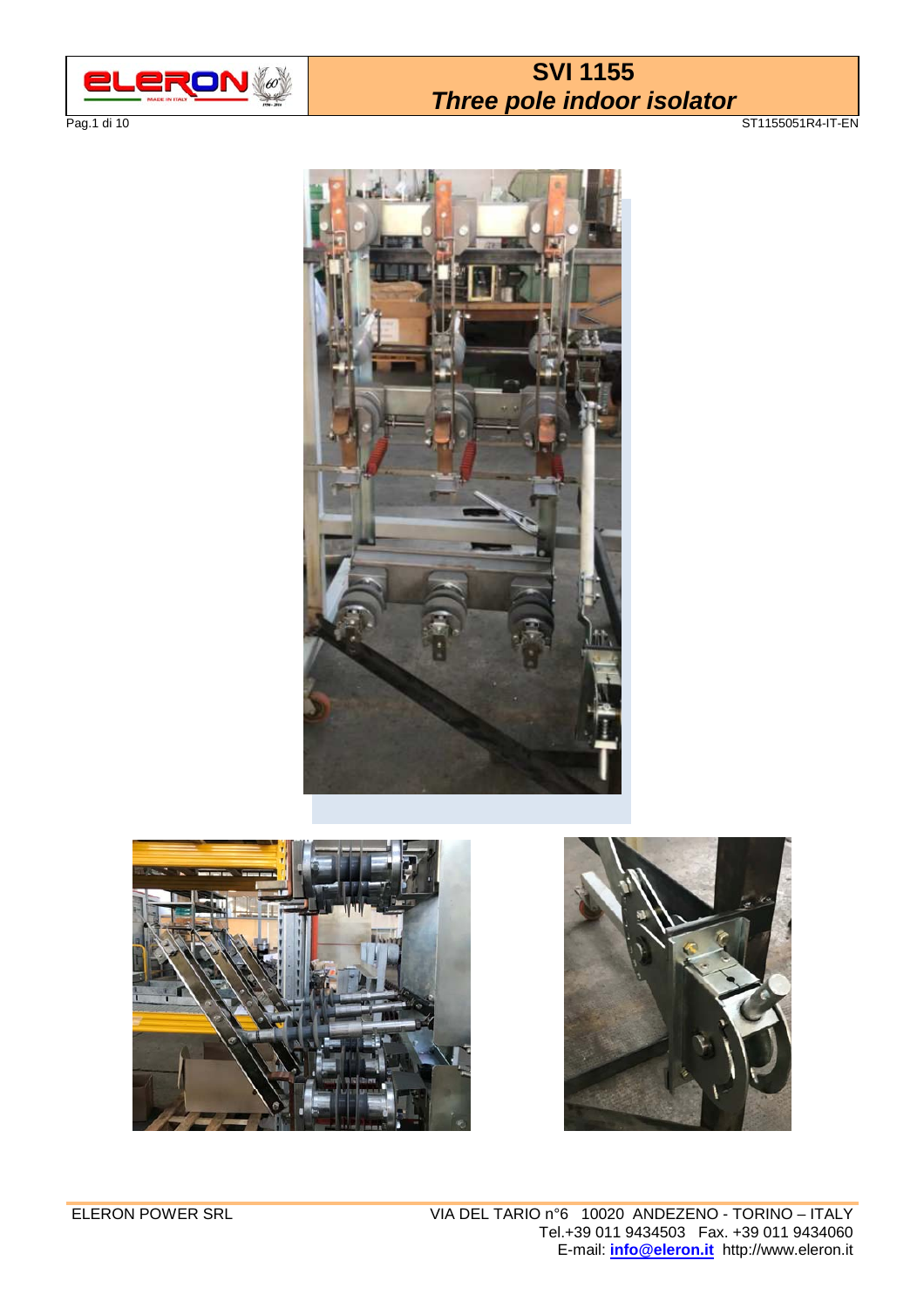

Pag.2 di 10 ST1155051R4-IT-EN

## **GENERALITÁ / GENERALITY**

Il sezionatore tripolare per esterno SVI 1155 è progettato per essere impiegato nelle reti di distribuzione in aree rurali o suburbane con tensioni fino a 17.5 kV ed utilizzato per il sezionamento di linee o di posti di trasformazione in quadri. É del tipo a cerniera con biella isolante centrale.

Lo SVI 1155 ha integrato un telaio portafusibili adatto per fusibili IEC 282-1/DIN 43625. L'intervento del fusibile provoca l'apertura automatica del sezionatore.

SVI 1155 three phase outdoor isolator, is designed to be employed in rural or suburban districts distribution networks up to 17.5 kV and they are used for disconnection of lines or transformation spots on indoor board. It is hinge disconnection with central insulating rod. SVI 1155 type can be equipped with a fuse holder suitable for IEC 282-1/DIN 43625 fuses. The fuse intervention cause the opening of the SVI isolator automatically.

## **MONTAGGIO / MOUNTING**

Il sezionatore SVI 1155 può essere **montato** nel quadro in posizione verticale. Si può fissare mediante apposita foratura esistente utilizzando sviti standard.

SVI 1155 isolator can be **mounted** on board in vertical position. It Is possible fix it by standard screw and apposite holing.

#### **CONTATTI ELETTRICI / CURRENT CARRYING SET**

**La parte mobile** è costituita da due lame montate in parallelo. **La parte fissa,** in lamiera, ha la caratteristica di garantire il funzionamento ottimale.

Entrambe sono realizzate in rame Cu ETP 99,9 nichelato**.**

La pressione di contatto è affidata a molle in acciaio inossidabile durante il normale funzionamento ed all'effetto auto-stringente provocato dal passaggio della elevata corrente in condizioni particolari.

Bulloni in acciaio o attacchi in ottone del tipo a morsetto (su richiesta) consentono la connessione a linee esterne con cavi in rame o lega di alluminio di diametro da 4,5 a 14 mm.

Tutta la viteria interessante la parte elettrica è in acciaio inossidabile

**Moving contact** consists in two blades mounted in parallel.

Fixed contact is made of bent sheet having a feature, which ensure an optimal working.

For both, material is copper Cu-ETP 99,90 tin-coated.

Contacts pressure is controlled by stainless steel springs during normal conditions and by the self-tightening action when high current flow thorough them in particular conditions.

Stainless steel bolts or brass clamps on request, carry out connecting of copper or aluminium alloy cables from 4.5-to14 mm of diameter.

All small components like bolts, pins of the current carrying set, are made of stainless steel

### **DISPOSITIVO DI INTERRUZIONE / BREAKING DEVICE**

Il sezionatore SVI 1155 è dotato di un dispositivo che permette **l'interruzione** di piccoli carichi elettrici costituito da una molla a frusta in acciaio inossidabile che viene caricata dal contatto principale durante la fase di apertura e poi liberata bruscamente.

SVI 1155 outdoor isolator is equipped with a device that allows low load **breaking capacity**. Breaking comes across the air, it consist of a stainless steel whip spring loaded by the moving contacts during opening phase and then quickly released

### **ISOLATORI / INSULATORS**

**I componenti isolanti** possono essere i seguenti:

- **Isolatori in porcellana smaltata di alta qualità**
- **Isolatori in vetro**
- **Isolatori in materiale composito in fibra di vetro e gomma siliconica.**
- **Altri su richiesta.**

É possibile utilizzare profili alettati con diverse linee di fuga in base al livello di inquinamento ambientale.

**Insulating components** used are the following:

- **High-quality glazed porcelain insulators.**
- **Glass insulators.**
- **Composite in fibre glass and silicone rubber insulators**
- **Other on request.**

Different leakage distance can be chosen according to the environment pollution level.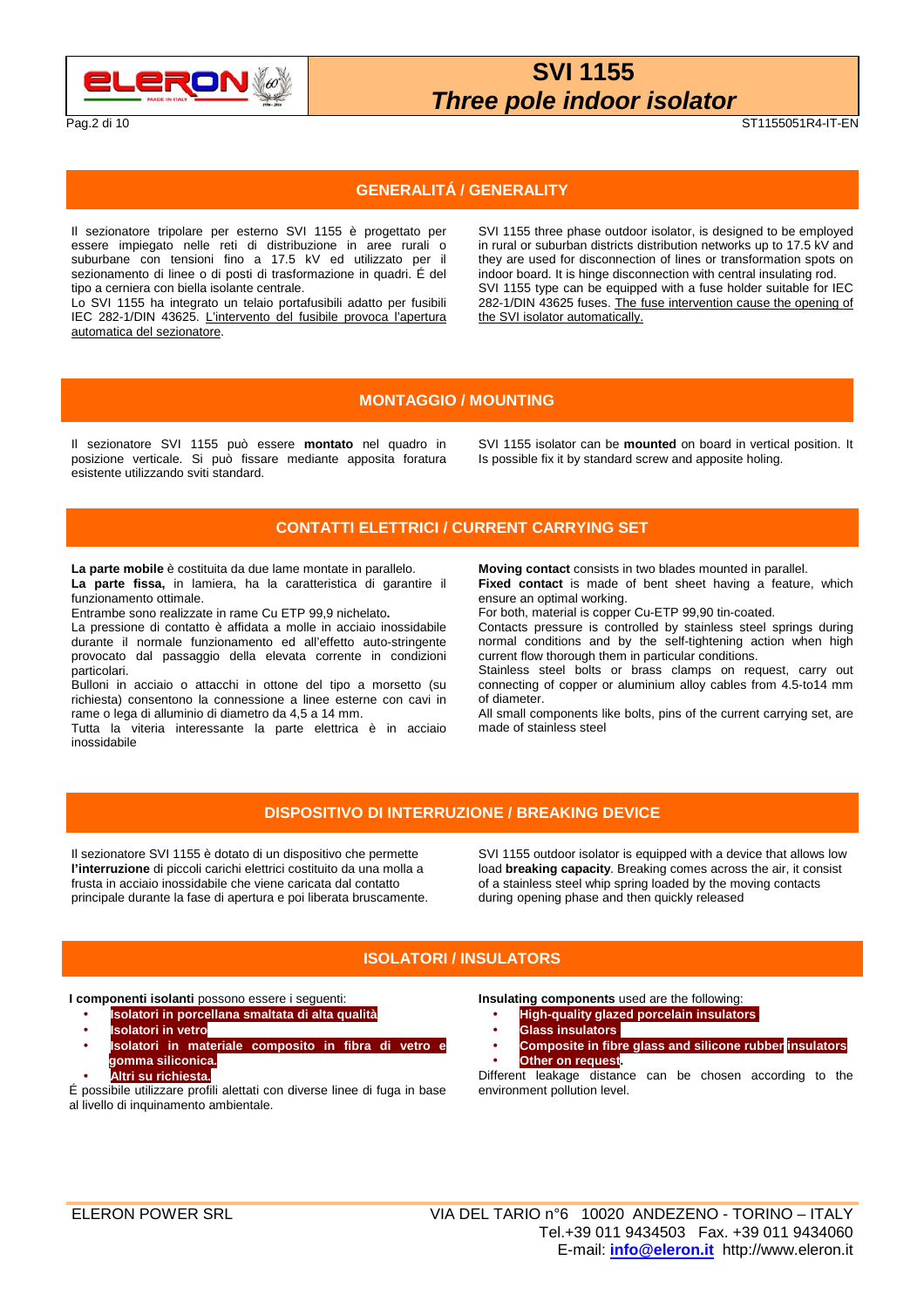

Pag.3 di 10 ST1155051R4-IT-EN

### **DISPOSITIVI DI MANOVRA E COMANDO OPERATING MECHANISM AND OPERATING DEVICES**

**Il comando** è a velocità di apertura / chiusura NON dipendente dall'operatore.

**I dispositivi di manovra** è costituito da un comando manuale manovrato direttamente dall'operatore: questo carica un sistema a molla che a sua volta, fa scattare il meccanismo di apertura e di chiusura del sezionatore.

Tali organi sono collegati al comando per mezzo di aste e dispositivi rompitratta.

Gli organi di manovra sono realizzati con profilati e lamiera di acciaio saldati, protetti con trattamento superficiale Dispositivi di manovra alternativi sono disponibili su richiesta.

 **Operating mechanism** The opening / closing speed is NOT dependent from the operator: spring system will provide the right force to move the disconnector.

**Operating devices** consists on an handle control manoeuvrable directly.

Transmitted devices are braced to the operating mechanism by means of one or more pipe transmission rods and transmitting rod joint.

All operating devices are made of welded structural and bent metal sheets, protected against corrosion by surface treatment

Transmitted devices are braced to the operating mechanism by means of one or more pipe transmission rods and transmitting rod joint.

All operating devices are made of welded structural and bent metal sheets, protected against corrosion by surface treatment. Other operating devices are available on request.

#### **PRODUZIONE, NORMATIVE, ASSICURAZIONE QUALITÁ MANUFACTURING, STANDARDS, QUALITY ASSURANCE**

Il sezionatore SVI 1155 è nato dalla esperienza della Eleron e vanta numerosissime installazioni in molti anni di impiego.

Eleron **produce** interamente numerose parti dei sezionatori quali i contatti, telai, dispositivi di comando e manovra. I restanti componenti vengono acquistati da fornitori qualificati. Eleron provvede all'assemblaggio finale e al collaudo del prodotto.

L'azienda opera secondo un **Sistema di Assicurazione della Qualità** conforme alle procedure stabilite dalla norma UNI EN ISO 9001.

Prima della spedizione, tutti i sezionatori SVI 1155 sono soggetti alle seguenti prove di routine:

**- Prova dielettrica - Misura della resistenza del circuito principale - Prova di durata meccanica**

I sezionatori sono conformi alle **norme**:

**- Internazionali IEC 62271-102 - Nazionali CEI EN 62271-102 - ENEL**

SVI 1155 isolator is born from Eleron the experience and can boast thousands installations and many years of duty.

Eleron **manufactures** directly main parts of its disconnectors as contacts, frames, operating mechanisms and devices; the remaining parts come from chosen suppliers. Finally Eleron carries out to assemble and test the product.

Eleron operates according to a **Quality Assurance System** compliant with the procedures of the UNI EN ISO 9001 standard.

Before shipment, all SVI 1155 isolators are subject to the following **routine tests**:

#### **- Dielectric test**

**- Measurement of the resistance of the main circuit - Mechanical operating test**

SVI isolators comply with the following **standards**:

**- International IEC 62271-102 - National CEI EN 62271-102 - ENEL (Italian Electricity Board)**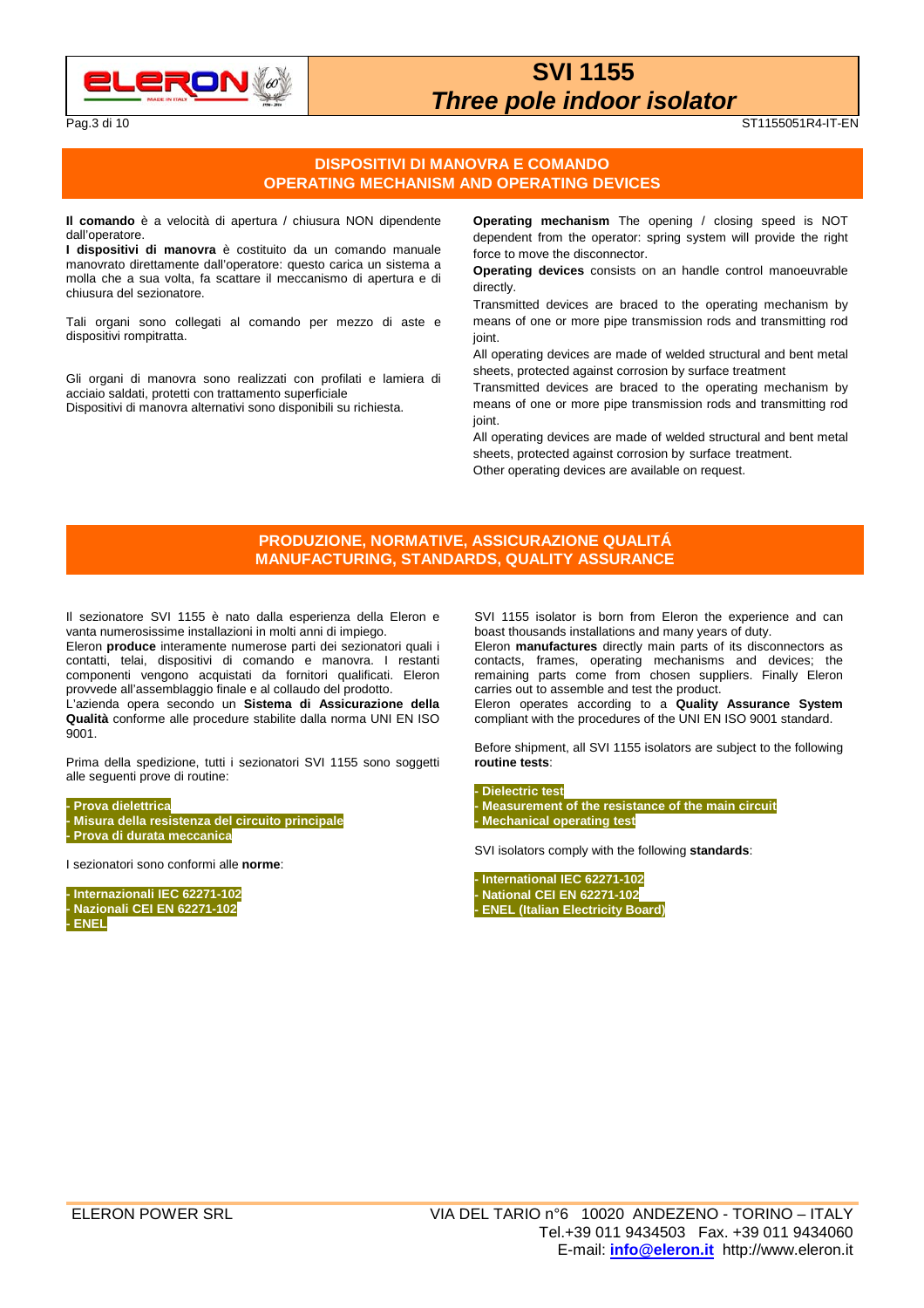

Pag.4 di 10 ST1155051R4-IT-EN



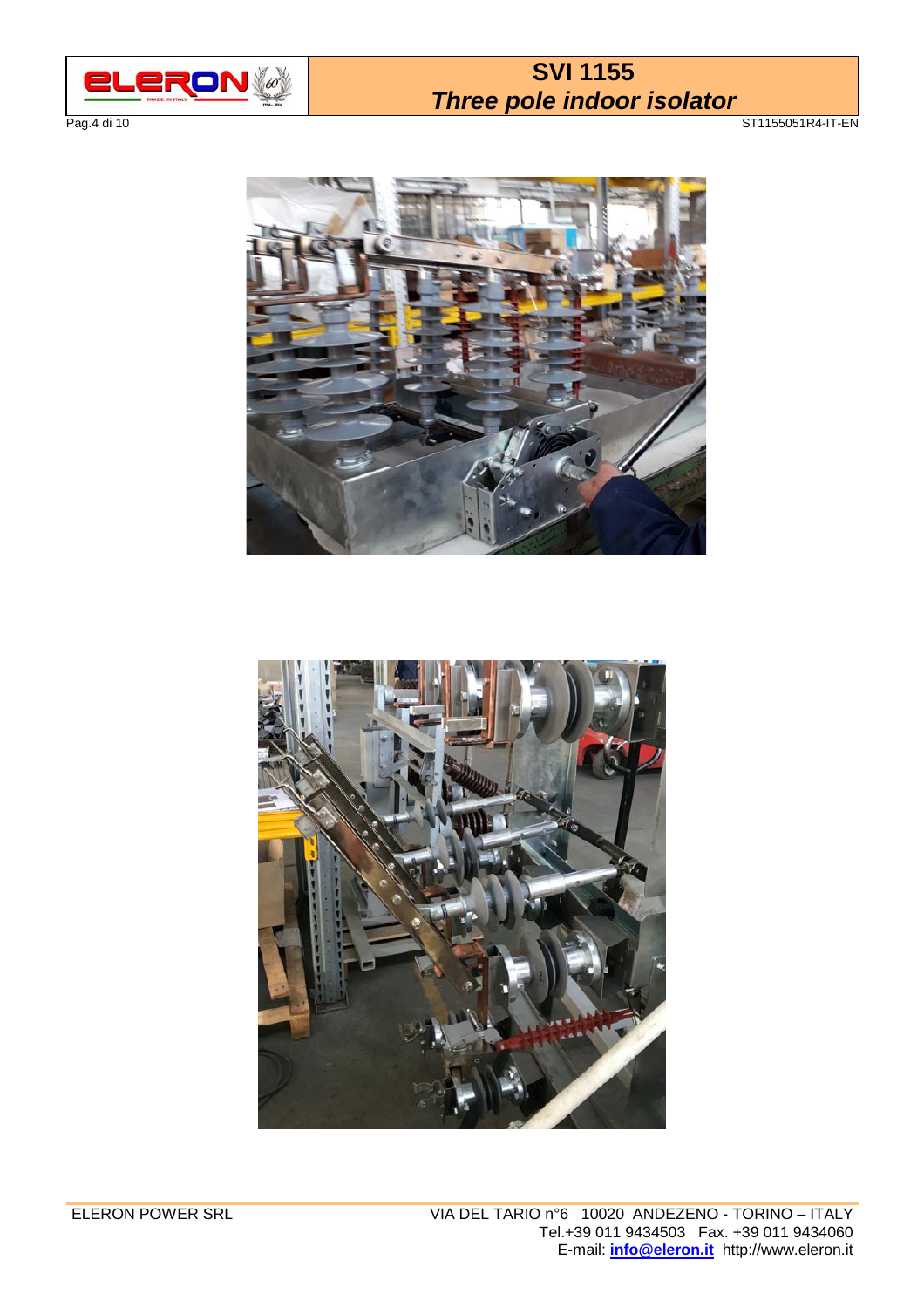

Pag.5 di 10 ST1155051R4-IT-EN



| <b>CARATTERISTICHE TECNICHE / TECHNICAL CHARACTERISTICS</b>                                                                                 |               |                |  |  |  |  |  |  |
|---------------------------------------------------------------------------------------------------------------------------------------------|---------------|----------------|--|--|--|--|--|--|
| Temperature di funzionamento<br>Ambient temperature                                                                                         | [°C]          | $-25 - 50$     |  |  |  |  |  |  |
| N° di manovre meccaniche                                                                                                                    |               | 1000           |  |  |  |  |  |  |
| Nr. of mechanical manoeuvre<br>Prova di funzionamento sotto ghiaccio                                                                        |               |                |  |  |  |  |  |  |
| Ice making capacity                                                                                                                         | mm            | 10             |  |  |  |  |  |  |
| Caratteristiche elettriche sezionatore / Isolator's electrical characteristics                                                              | <b>17.5kV</b> |                |  |  |  |  |  |  |
| Tensione nominale<br>Rated normal voltage                                                                                                   | [kV]          | 17.5           |  |  |  |  |  |  |
| Tensione di tenuta verso terra e tra le fasi (50-60 Hz/1 min.)<br>Rated withstand voltage toward earth and between phases (50-60 Hz/1 min.) | [kV]          | 38             |  |  |  |  |  |  |
| Tensione di tenuta tra i contatti aperti (50-60 Hz/1 min.)<br>Rated withstand voltage between open contacts (50-60 Hz/1 min.)               | <b>IkVI</b>   | 45             |  |  |  |  |  |  |
| Tensione di tenuta ad impulso verso terra e tra le fasi                                                                                     | [kV]          | 95             |  |  |  |  |  |  |
| Impulse withstands voltage toward earth and between phases<br>Tensione di tenuta ad impulso tra i contatti aperti                           | [kV]          | 110            |  |  |  |  |  |  |
| Impulse withstands voltage between open contacts<br>Frequenza nominale                                                                      | [Hz]          | $50 \div 60$   |  |  |  |  |  |  |
| Rated normal frequency<br>Corrente termica nominale                                                                                         |               |                |  |  |  |  |  |  |
| Rated normal thermal current                                                                                                                | [A]           | $400 \div 630$ |  |  |  |  |  |  |
| Corrente ammissibile di breve durata (1 sec./ 3 sec.)<br>Rated admissible short-time current (1 sec./ 3 sec.)                               | [kA]          | $16 \div 25$   |  |  |  |  |  |  |
| Potere di interruzione di carico prevalentemente attivo<br>Rated breaking capacity                                                          | [A]           | $10 - 15$      |  |  |  |  |  |  |
| Potere di interruzione di carico capacitivo<br>Rated breaking capacity of capacitive current                                                | [A]           | 5              |  |  |  |  |  |  |
| Potere di interruzione di carico induttivo<br>Rated breaking capacity of inductive current                                                  | [A]           | 1              |  |  |  |  |  |  |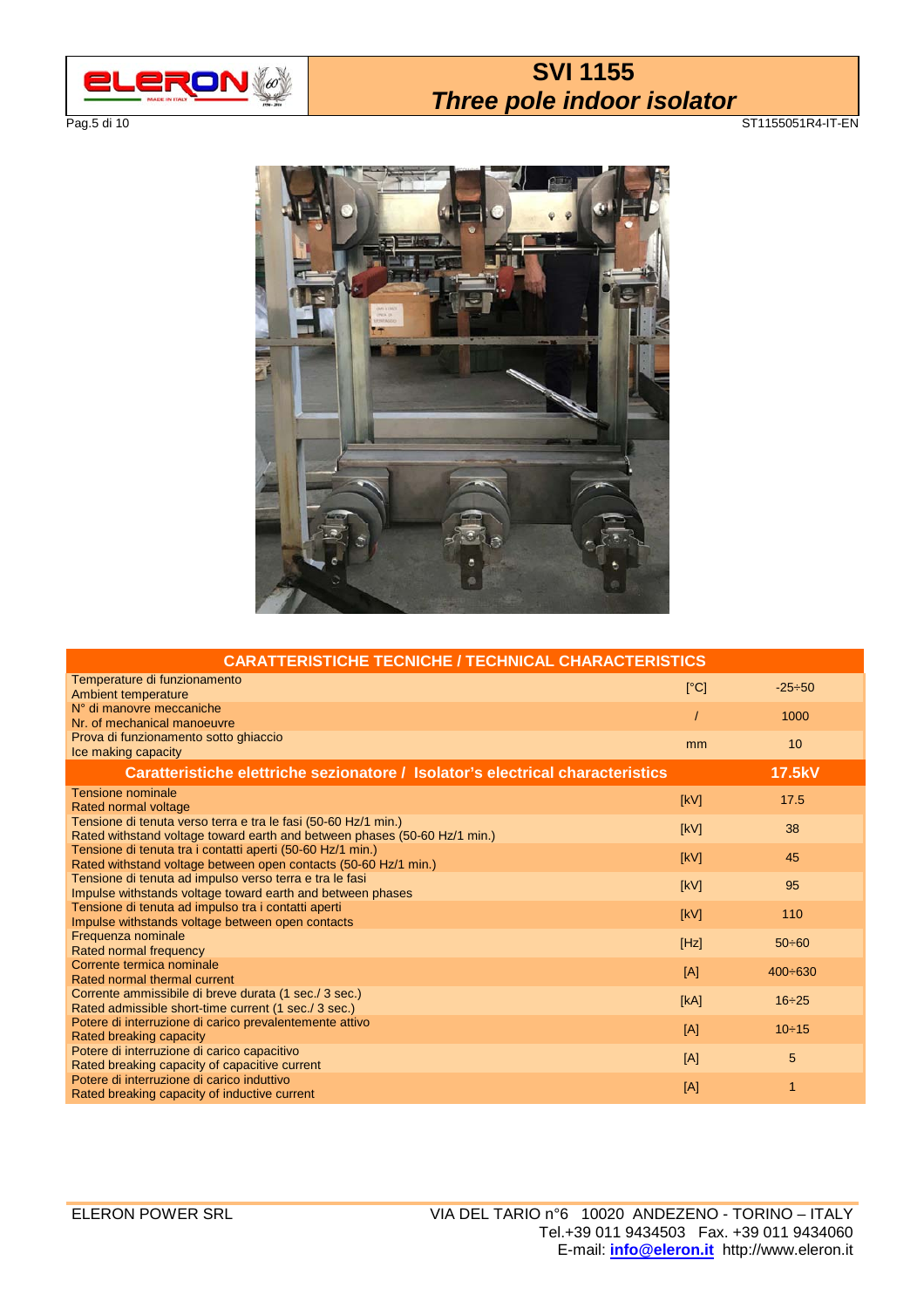

Pag.6 di 10 ST1155051R4-IT-EN

## **ESEMPIO SCHEMA FUNZIONAMENTO MOLLA SPEGNIARCO ARC SYSTEM EXTINCTION DIAGRAM**

The procedure to energize the LBS is the following:

- 1. the incoming line need to be out of power<br>2. insert the manual handle in the manual de
- 2. insert the manual handle in the manual device<br>3. unlock the safety key/keys
- 3. unlock the safety key/keys
- 4. move to position ON 4. move to position ON<br>5. disarm the manual device

The procedure to de-energize the LBS is the following:

- 1. disconnect the incoming line (breaker/unload the transformer)<br>2. insert the manual handle in the manual device
- 2. insert the manual handle in the manual device<br>3. unlock the safety key/keys
- and the safety key/keys
- 4. move to position OFF
- 5. disarm the manual device

The process to open the load is better described with following pictures.

#### **LBS position CLOSED:**

the current is flowing through the main blade as per red line indicate. The switch is ON LOAD.

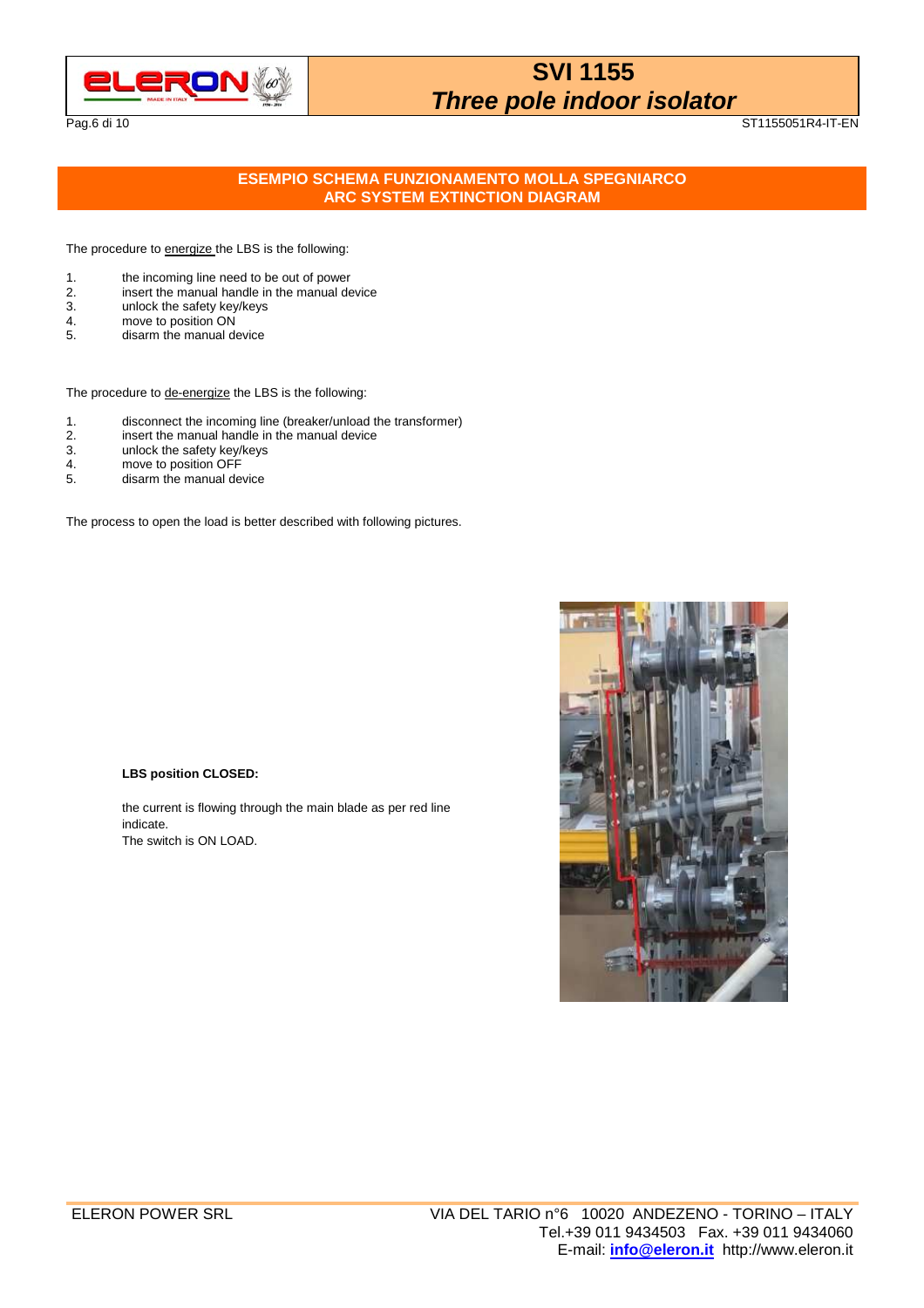

Pag.7 di 10 ST1155051R4-IT-EN

**LBS position OPENING:** 

Main blade is open and disconnected from fix contact ; spring rod is still remaining connected. Current is flowing through the spring rod. The spring rod is charging is power to have fast moving in the next step. The switch is ON LOAD.



**LBS position OPENED:** 

The main blade and the spring rod are both disconnected . The current is not more flowing . The switch is OFF LOAD.

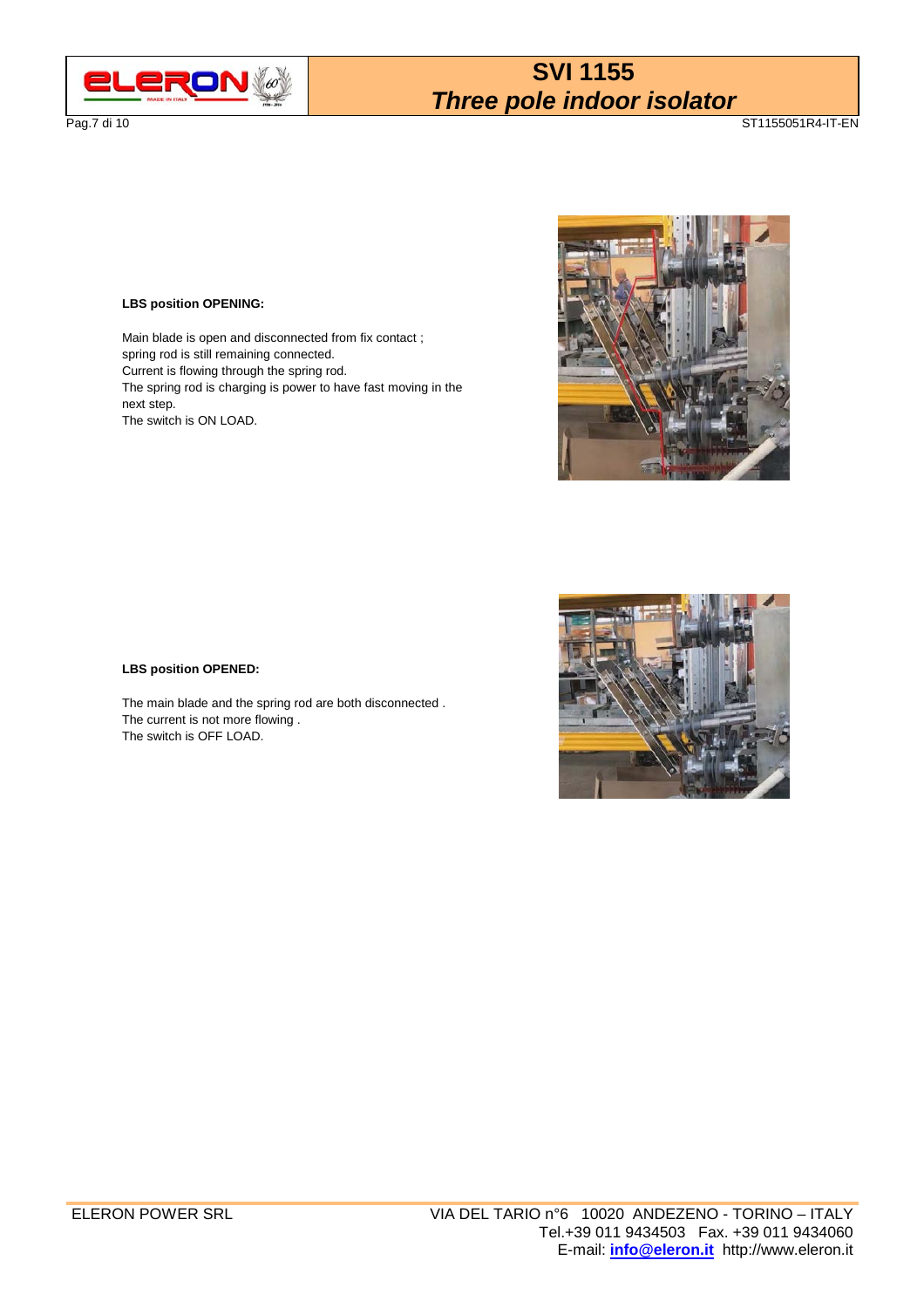

Pag.8 di 10 ST1155051R4-IT-EN

## **DIMENSIONI SVI 1155 SVI 1155 DIMENSIONS**



Fig.1.

| Dimensioni d'ingombro (mm)<br><b>Overall dimensions (mm)</b>              |  |     |     |     |     |     |  |
|---------------------------------------------------------------------------|--|-----|-----|-----|-----|-----|--|
|                                                                           |  | 525 | 250 | 256 | 350 | 230 |  |
| . ♦ 1 1 c Portugal dPortugal company of collection of the construction of |  |     |     |     |     |     |  |

Holing distances can change as required

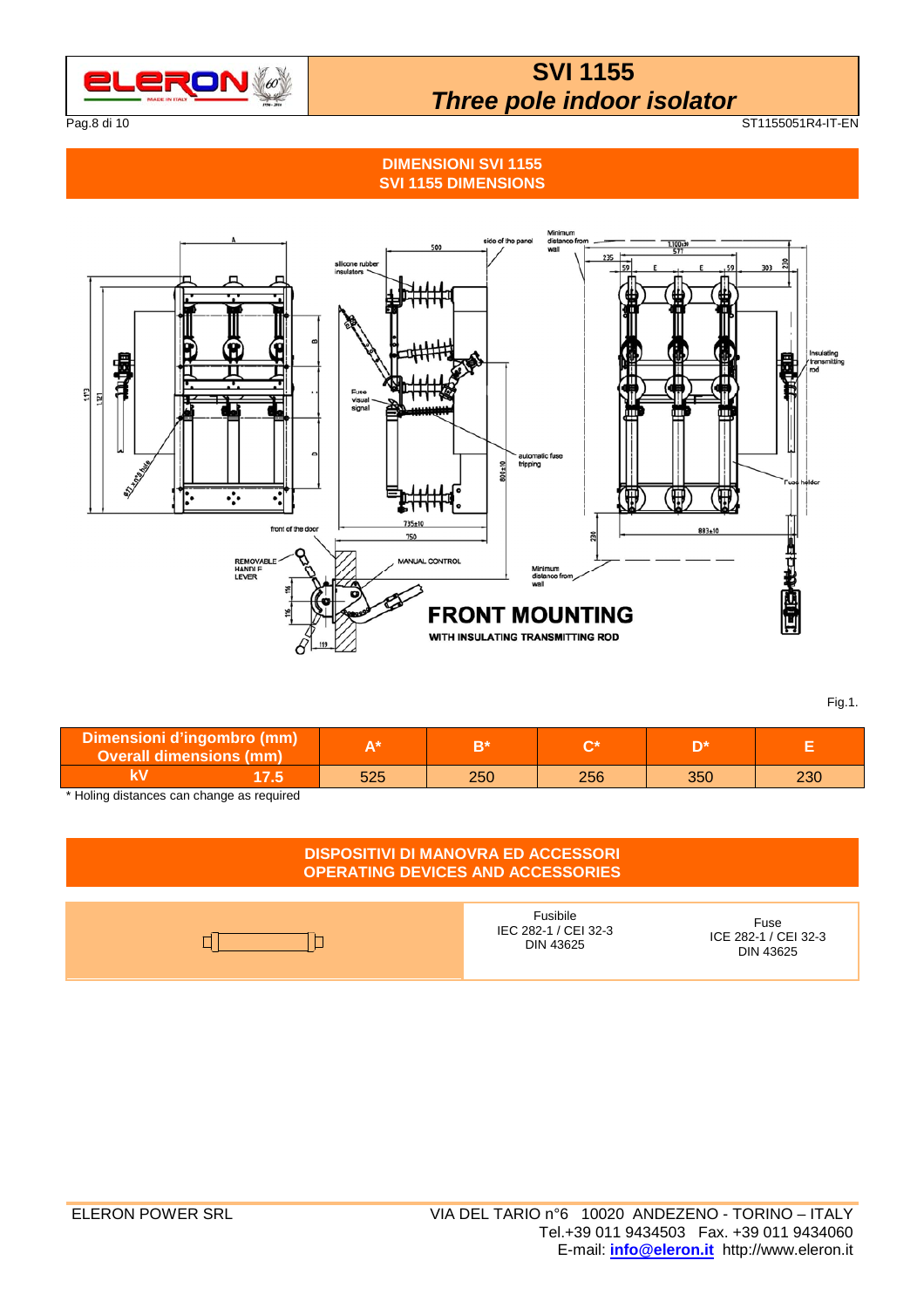

Pag.9 di 10 ST1155051R4-IT-EN